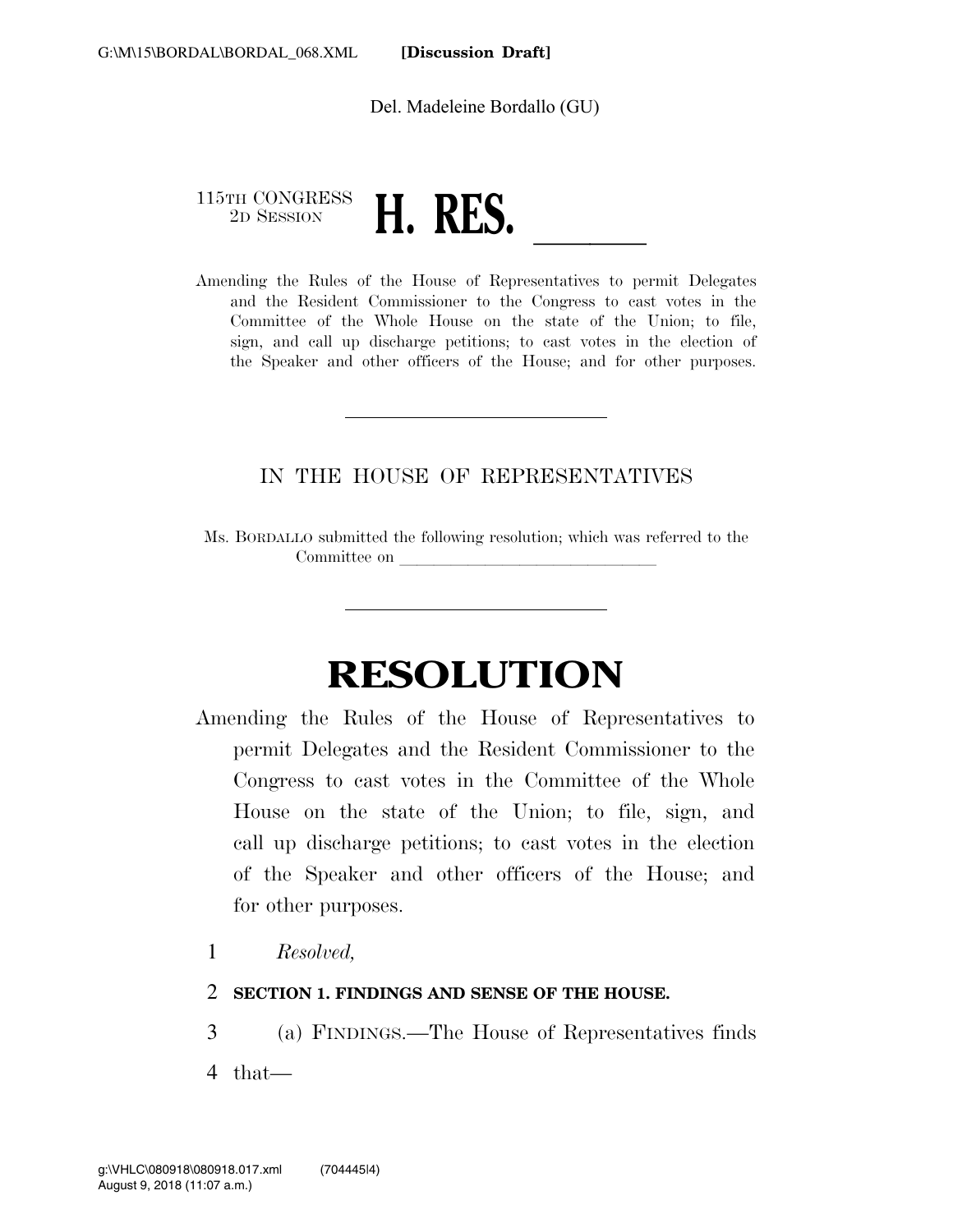$\mathfrak{D}$ 

 (1) The Delegates and the Resident Commis- sioner are elected by more than 4.5 million Ameri- cans residing in United States territories and the District of Columbia and take the same oath to up-hold the Constitution as other Members of Congress.

 (2) Under the Rules of the House of Represent- atives, the Delegates and the Resident Commissioner may sponsor and cosponsor legislation; offer amend- ments; participate in debate (including managing time); offer motions, raise points of order and ques- tions of personal privilege; call a Member to order; appeal rulings of the chair; file reports for commit- tees; object to the consideration of a bill; and move impeachment proceedings on the floor of the House.

 (3) Under clause 3 of rule III of the Rules of 16 the House of Representatives:

 (A) Delegates and the Resident Commis- sioner are elected to serve on standing commit- tees in the same manner as other Members of the House and have the same parliamentary powers and privileges as other Members of the House elected to such standing committees; and

 (B) the Speaker of the House is authorized to appoint Delegates and the Resident Commis-sioner to select, joint, and conference commit-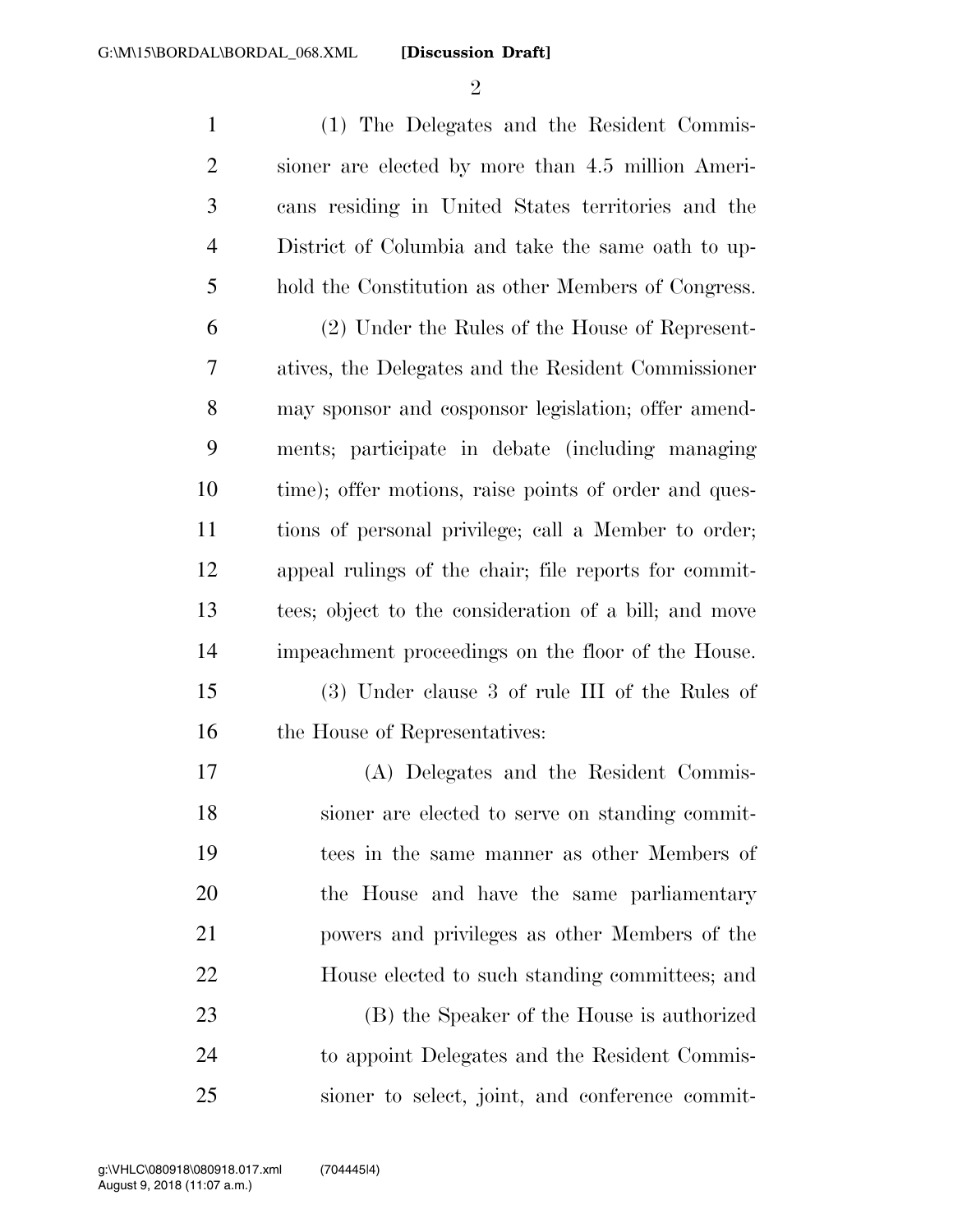tees in the same manner as other Members of 2 the House.

 (4) During the 103rd (1993-1994), 110th (2007-2008) and 111th (2009-2010) Congresses, the Rules of the House of Representatives permitted Delegates and the Resident Commissioner to cast votes in the Committee of the Whole House on the state of the Union, subject to immediate reconsider- ation in the House when their recorded votes had been decisive in the Committee.

 (5) The Parliamentarian of the House has an existing standard established by precedent to deter- mine whether votes of the Delegates and the Resi-dent Commissioner on a question were decisive.

 (6) In the Committee of the Whole House on the state of the Union, votes of the Delegates and the Resident Commissioner were—

 (A) decisive on three occasions in the 103rd Congress (1993-1994), and thus subject 20 to automatic revote by the House;

 (B) in no instances decisive during the 110th Congress (2007-2008); and

 (C) decisive on one occasion during the 111th Congress (2009-2010), and thus subject to an automatic revote by the House.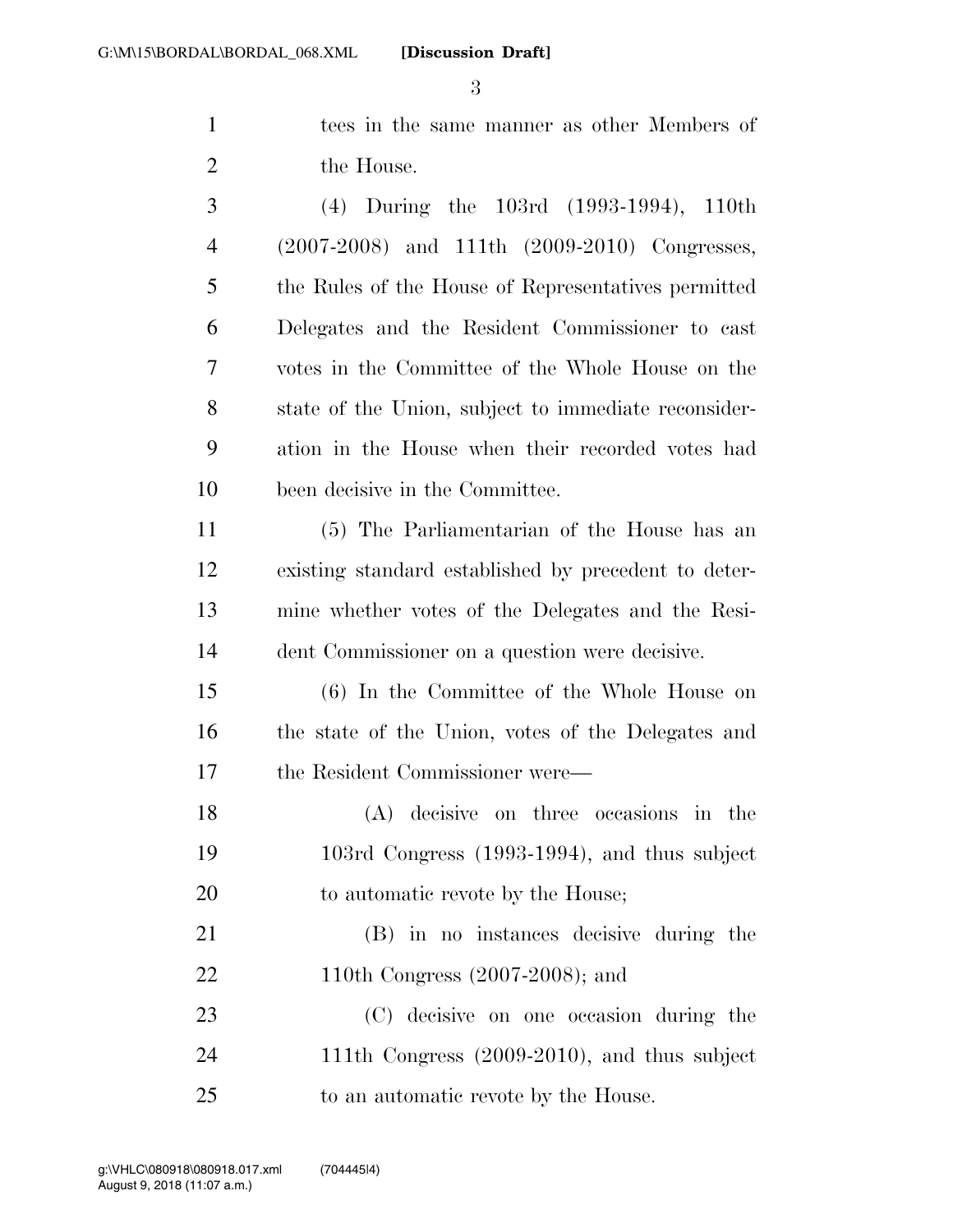(7) In 1994, the United States Court of Ap- peals for the District of Columbia Circuit ruled in *Michel* v. *Anderson*, 14 F.3d 623 (D.C. Cir. 1994), upholding the constitutionality of permitting the Delegates and Resident Commissioner to cast non- decisive votes in the Committee of the Whole House on the state of the Union, under the Rules of the House of Representatives.

 (b) SENSE OF THE HOUSE.—It is the sense of the House of Representatives that each Delegate and the Resi- dent Commissioner shall continue to be permitted to pre- side over the Committee of the Whole House on the state of the Union, pursuant to the first sentence of clause 1 of rule XVIII of the Rules of the House of Representa- tives, as amended by H.Res.5 (Adopting rules for the One Hundred Fifteenth Congress) agreed to in the House on January 3, 2017.

### **SEC. 2. VOTING BY DELEGATES AND RESIDENT COMMIS-SIONER IN COMMITTEE OF THE WHOLE.**

 (a) PERMITTING VOTES TO BE CAST.—Clause 3(a) of rule III of the Rules of the House of Representatives is amended to read as follows:

 ''3. (a) In a Committee of the Whole House on the state of the Union, each Delegate and the Resident Com-missioner shall possess the same powers and privileges as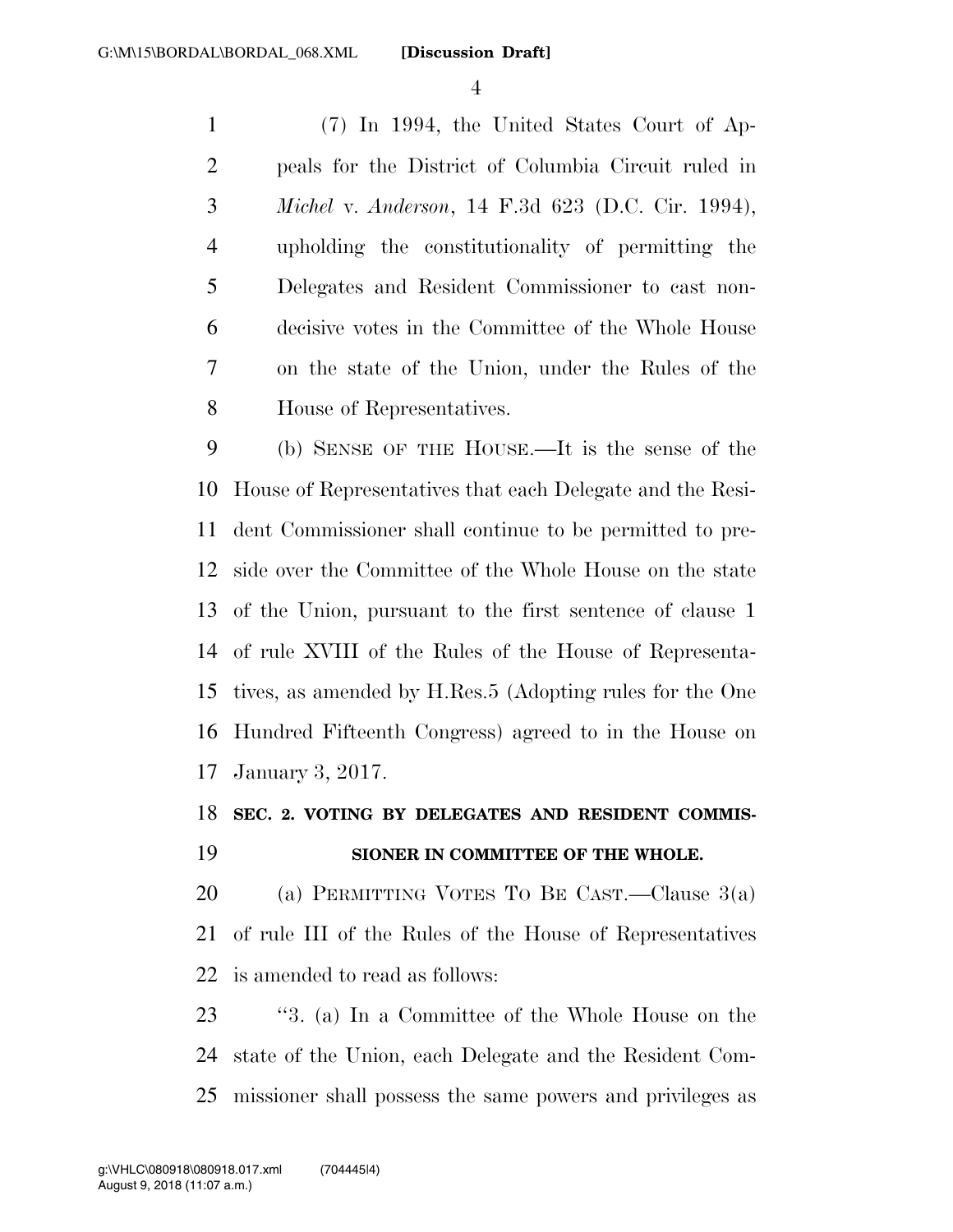Members of the House. Each Delegate and the Resident Commissioner shall be elected to serve on standing com- mittees in the same manner as Members of the House and shall possess in such committees the same powers and privileges as the other members of the committee.''.

 (b) REPEATING OF CERTAIN VOTES.—Clause 6 of rule XVIII of the Rules of the House of Representatives is amended by adding at the end the following new para-graph:

 ''(h) Whenever a recorded vote on any question has been decided by a margin within which the votes cast by the Delegates and the Resident Commissioner have been decisive, the Committee of the Whole shall rise and the Speaker shall put such question de novo without inter- vening motion. Upon the announcement of the vote on that question, the Committee of the Whole shall resume its sitting without intervening motion.''.

 (c) ESTABLISHING QUORUM IN COMMITTEE OF THE WHOLE.—The first sentence of clause 6(a) of rule XVIII of the Rules of the House of Representatives is amended by inserting '', including Delegates and the Resident Com-missioner'' before the period at the end.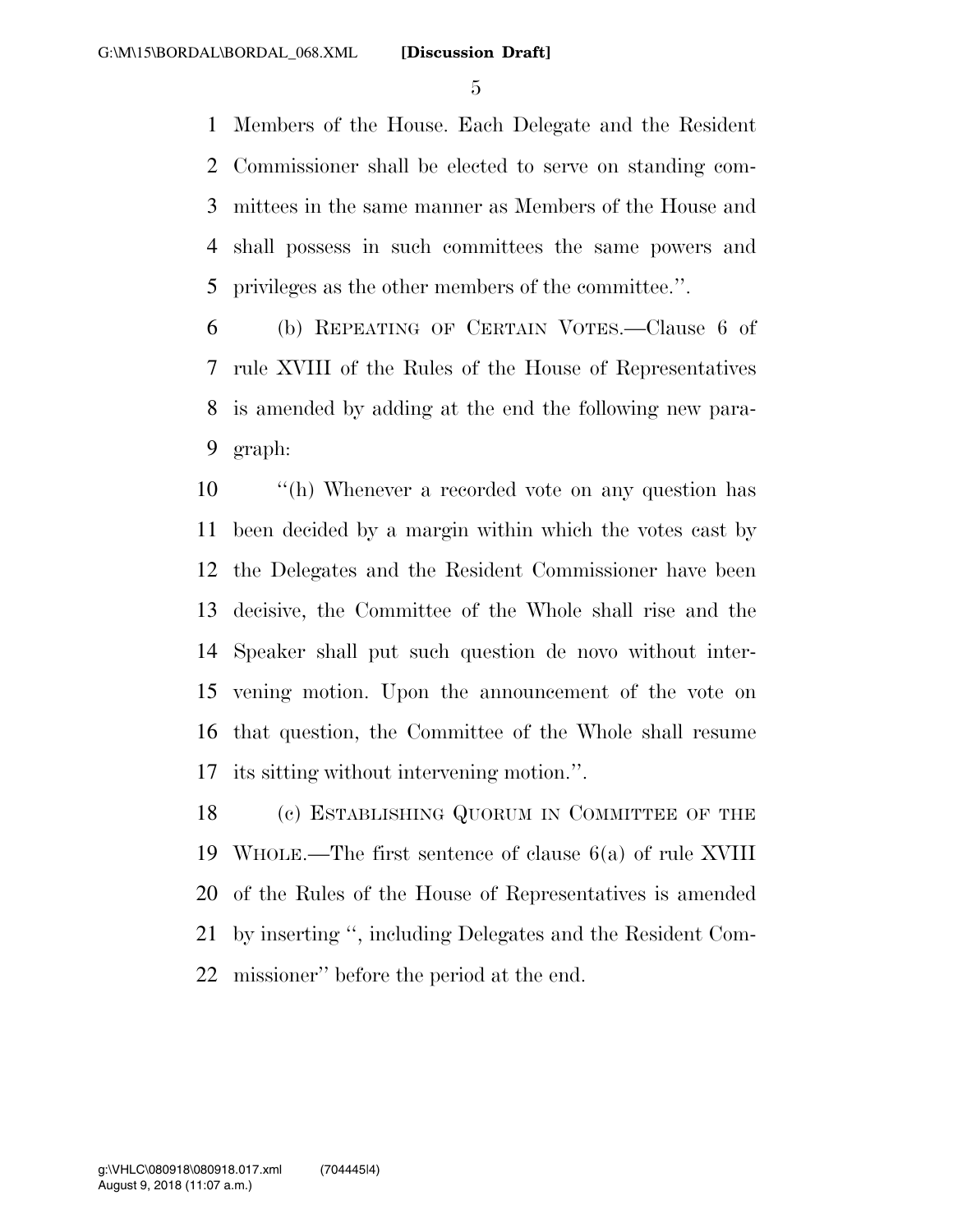| 1              | b<br>SEC. 3. PERMITTING DELEGATES TO FILE, SIGN, AND CALL |
|----------------|-----------------------------------------------------------|
| $\overline{2}$ | UP DISCHARGE PETITIONS.                                   |
| 3              | That clause 2 of rule XV of the Rules of the House        |
| 4              | of Representatives is amended as follows:                 |
| 5              | (1) In paragraph (b), after "Member" each                 |
| 6              | place it appears insert ", Delegate, or Resident          |
| 7              | Commissioner".                                            |
| 8              | $(2)$ In paragraph $(e)$ , after "Member" insert ",       |
| 9              | Delegate, or Resident Commissioner" and after             |
| 10             | "Members" each place it appears insert ", Dele-           |
| 11             | gates, or Resident Commissioner".                         |
| 12             | $(3)$ In the fifth sentence of paragraph $(c)$ , after    |
| 13             | "a majority of the total membership of the House",        |
| 14             | insert ", plus all Delegates and the Resident Com-        |
| 15             | missioner,".                                              |
| 16             | $(4)$ In paragraph $(d)(1)$ , after "Member" insert       |
| 17             | ", Delegate, or Resident Commissioner".                   |
| 18             | $(5)$ In paragraph $(e)(2)$ , after "Member" insert       |
| 19             | ", Delegate, or Resident Commissioner".                   |
| 20             | SEC. 4. PERMITTING DELEGATES TO CAST VOTES IN ELEC-       |
| 21             | TIONS FOR SPEAKER AND OTHER HOUSE OF-                     |
| 22             | <b>FICERS.</b>                                            |
|                |                                                           |
| 23             | Clause 1 of rule II of the Rules of the House of Rep-     |

new sentence: ''Delegates and the Resident Commissioner